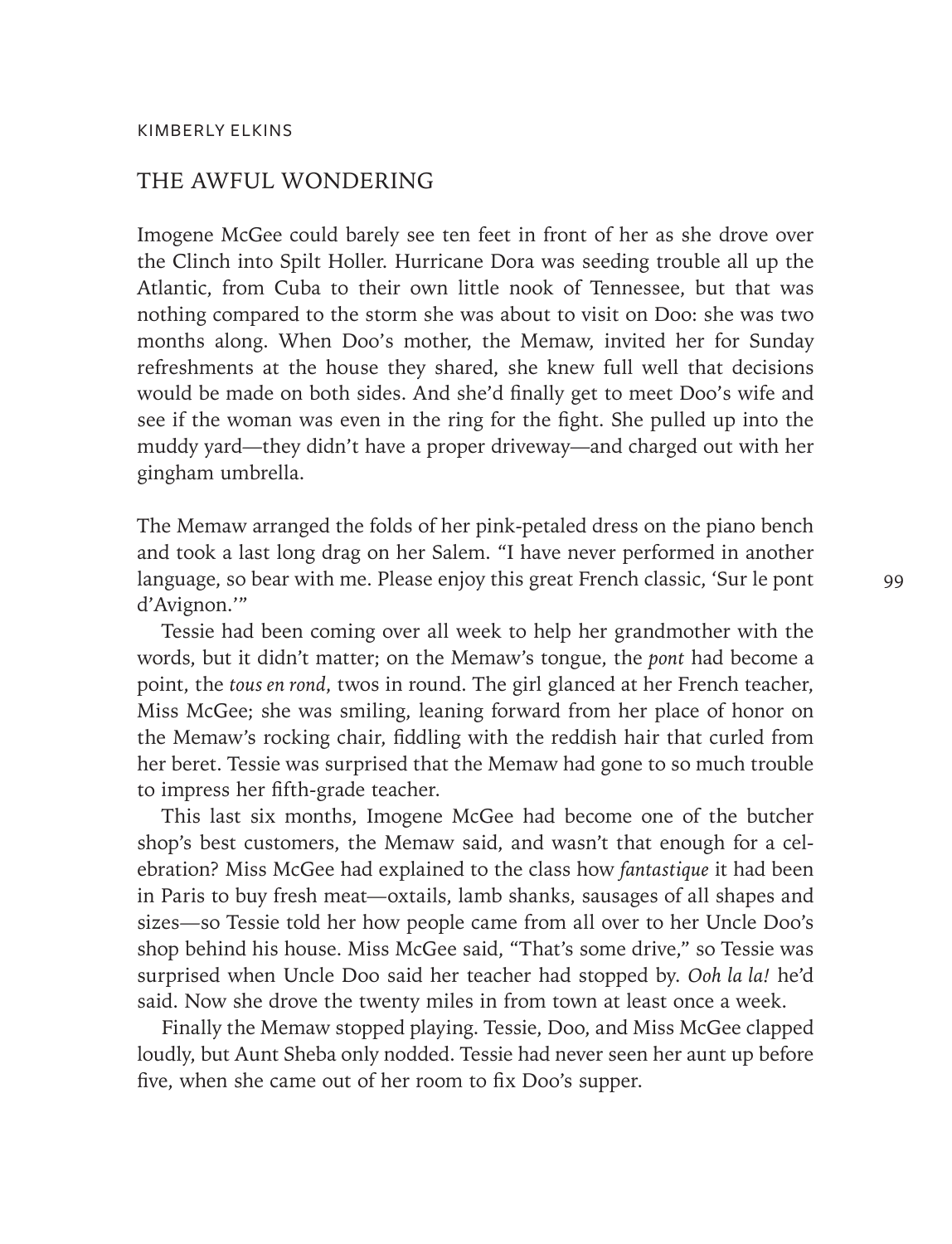"I would curtsy," the Memaw said, "but my knee won't let me. Flew down the church steps last winter, Imogene, and can you believe?—my kneecap shattered in a hundred pieces, but not one blessed nick in my pantyhose. Mysterious ways, mysterious ways."

"*Magnifique*, Mrs. Odom. The song was *très magnifique,*" said Imogene.

"This dancing on the bridge at Avignon, I can actually see it when I play: everybody together up there by the railings, looking out over the water, laughing, spinning around. Can you see it, Doo?" the Memaw asked.

"Yes, Mama, a glimpse here and there," he said.

"Doo was in Operation Dragoon, they called it, down by Nice. August fifteen, nineteen forty-four. Almost twenty years, but my heart pounds just like it was yesterday. Old Adolf said that was the worst day of his life. Now can you beat that?"

"She doesn't want to hear about that stuff," Doo said. He'd already told Imogene everything he could remember about his year in France; this was what they shared, two people who had traveled, who loved the finer things and knew where to find them, but didn't yet know how to get there. Here they were in a county where nobody even drank red wine, much less cooked with it, and she'd come to him that first time asking for lean stew beef to made *boeuf bourguignon*. He couldn't believe how much she'd picked up in Paris in just a month; you'd think she'd lived there for years. The next time she came, he had Edith Piaf playing on the child's turntable by the sausage grinder, "Non, je ne regrette rien," and the time after that when she asked what cuts of beef made good bouillon, he said, "May I?" and touched the inside fleshy part of her upper arm to show her where the humeral is on the cow, and then he knelt and traced his finger down the back of her stockinged calf to find the aitchbone. "Also good for cutlets," he said, and that's all it took. He'd used that teaching tool too many times on too many women, it was true, but this time he felt a genuine something. And he'd never seen his mother take a shine to anybody like she did to Imogene; any time she saw her Dodge, she found an excuse to sidle down with some fool question. The phone rang, and Doo went to get it in the kitchen.

Imogene considered following him, but the time wasn't right yet. "Heavenly *gâteau*, Mrs. Odom," she said, picking at the cake that was as dry as July mud. "Did you or your daughter-in-law make it?"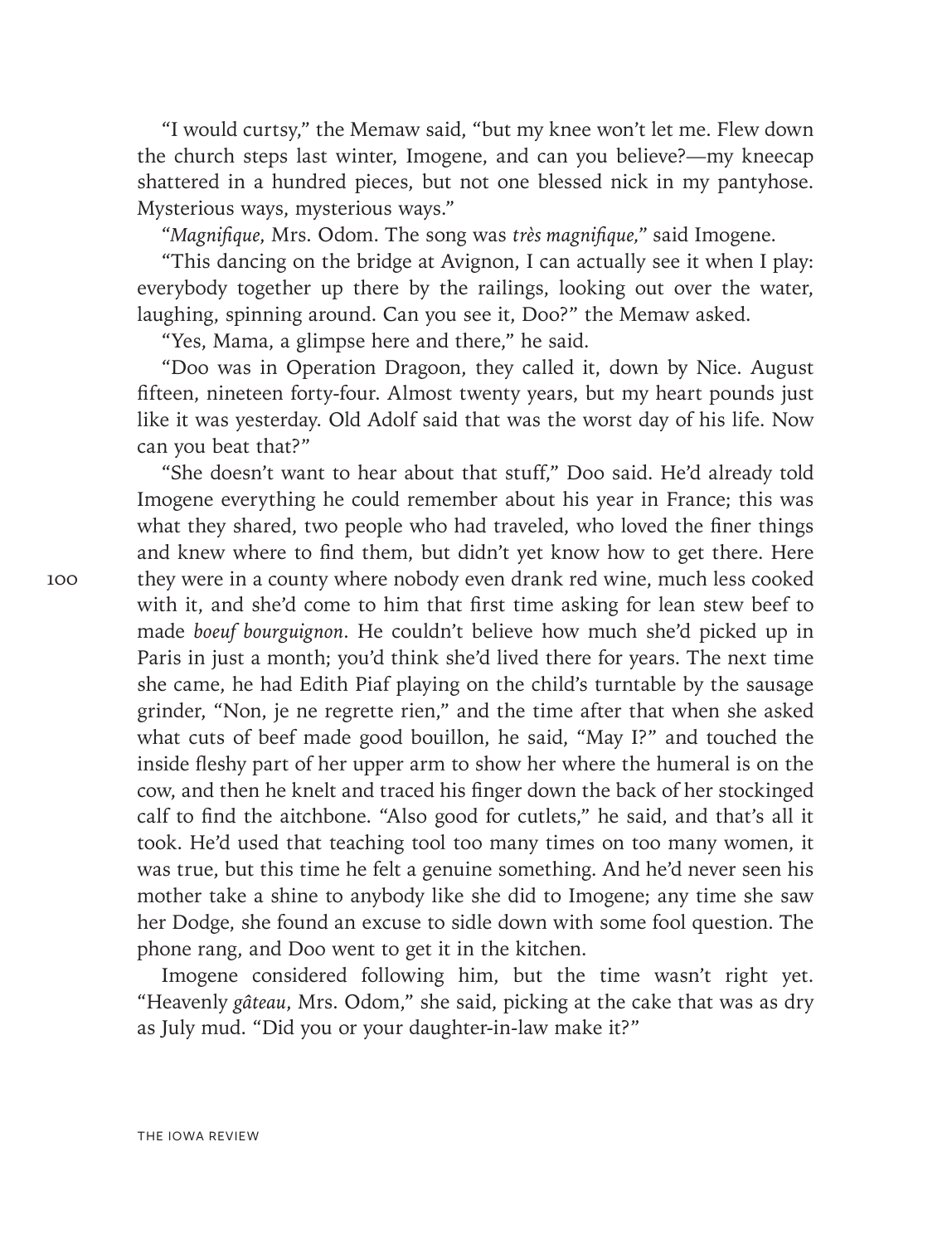"I made it all myself, the *gâteau*," the Memaw said. "I wanted that Julia Children's recipe book that just come out, but we couldn't get over to Bristol to get it. Sheba can only cook meat."

Sheba's eyes were half-closed, and Imogene thought she must not have heard. She'd never caught even a glimpse of Sheba Odom in the six months she'd been jigging with her husband in the refrigerator room of his cinderblock shop. It was something else indeed to *let go,* surrounded by the partial carcasses, red and marbled like ghastly candy canes, hanging from hooks in the ceiling. She wondered if he'd ever taken Sheba in that freezing room, if she'd ever shivered there with pleasure and with cold, trying not to be marked with the slithering tracks of animal blood. She could see why Doo cheated; the woman could barely fit into the vinyl recliner and was made up like the worst kind of beauty pageant contestant: a black beehive bun teased a good six inches above her bangs, false eyelashes, and a shiny turquoise dress splitting the seam on one side. But the eyes, Imogene had to admit, when they were open, were spectacular—a deep near-violet, like the shock of discovering amethysts glowing on a bullfrog. Imogene heard Doo laughing, and he came out of the kitchen and sat back down on the ugly beige sofa that needed a new slipcover. She would start making a list for the redecorating the worn, green plaid carpet had to go—but first things first.

"That was your daddy in town," Doo told his niece, "worried about his best girl in this weather. I told him the Clinch River always gets her back up like a woman, and then before you know it, just like a woman, the whole thing blows over."

"I don't get it," said Tessie. Sometimes her uncle treated her like she was older than ten, which was great, but also confusing.

"Nor should you," he said, winking. "But you will, like it or not."

"She hasn't come up over the banks since, what, fifty-five?" the Memaw said. "And we barely got our toes wet then. Like playing in a baby pool. How swolled up was the river when you come over, Imogene?"

"It was rolling a couple of feet under the bridge, but not enough to make me nervous. It's a good thing we've just got the hard rains from Dora without the hurricane winds."

"It would be like we're in *The Wizard of Oz*," Tessie said. "And I could be Dorothy!"

Imogene, too, felt a little prick of excitement, but she knew she was being foolish. "As your teacher, I have to say that it's one thing for grown-ups to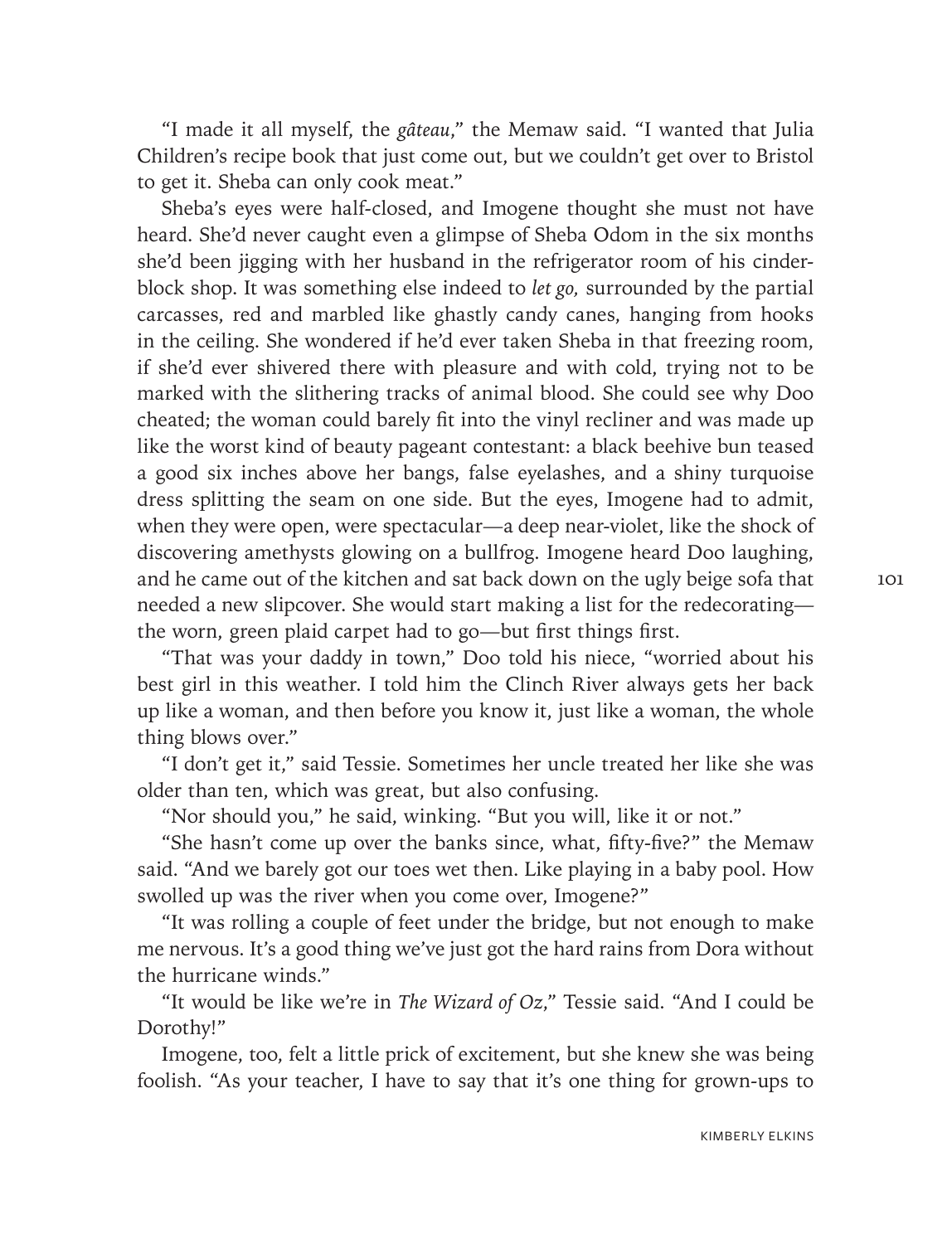have an adventure, but when there are children involved, it's a whole different story."

"Amen to that," said the Memaw. "Baby Polly should be up from her nap now. Generally, I'm the one who does all her bathing and dressing, but today was too hairy with the cake and the recital, so I let Sheba." She took up her steel-tipped cane and tapped her way down the hall.

Well. She was about to meet his child. Imogene offered up a little prayer, though since the highly regrettable ending to her relationship with the assistant pastor in Johnson City last year, she had lost much of her faith. As for the girl, Doo had told her she was slow, but Imogene reckoned if she was going to end up with a stepchild, better one too slow than too fast. The Memaw was another story, but if she wanted it to work out—and she did she'd crack that nut one way or another. She was twenty-eight, and there had been enough that hadn't worked out: she'd had her heart well and truly wrecked by one Hugh Joe Banner, who, like her, had been studying to teach French at Clinchfield Teachers' College. Two weeks before the wedding, he threw her over for a piece of river trash who hadn't even graduated high school. "*C'est la guerre*," he'd said, and for that stupid cliché, she'd bloodied his ear with the kitten heel of her wedding pump. At least the shoe had gotten some use. After that, there had come Orvil, the assistant pastor, and then an old friend of her uncle's, but Hugh Joe had been the last man who spoke French till she met Doolittle Odom. As far as she could tell, she loved him. It wasn't the split-the-sky-open love she'd felt for Hugh Joe, but damned if she wanted to risk that again, anyway.

Last week, when she'd driven straight from the doctor's office to tell Doo but didn't, he'd told her he was buying her a goose. A goose! He said he would stuff its gullet with corn boiled in lard until it grew the biggest, juiciest liver in the history of the world, and he would make foie gras for her. *Foie gras*. In Hunnicutt, Tennessee. Now that was love. She'd found her almost-bona-fide European, or, as her daddy two towns away broke himself up saying, "Peeing Urine." Peeing urine—that's what her family thought of her dreams, her City of Light—and not a one of 'em had wanted a French lesson, asking only could she cook a French omelet with fatback. But she and Doo, they'd pop corks and feed each other snails in a bistro one day, moon over paintings older than America, then have their usual on top of the Eiffel Tower, her silk scarf swirling in *l'heure bleue.*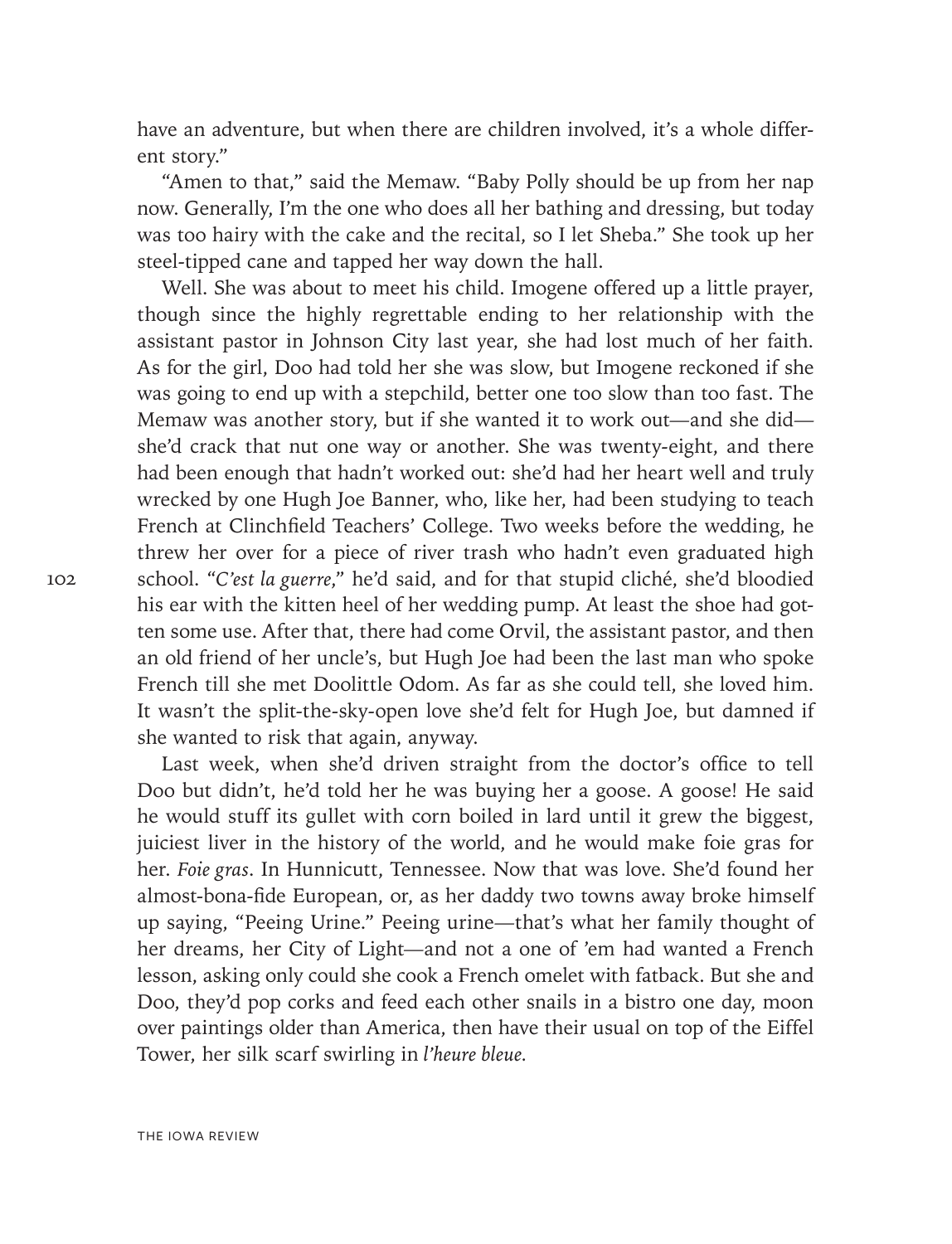With her cane in the crook of her elbow, the Memaw rolled Baby Polly into the middle of the room in the red chair that Doo had made out of a regular baby stroller and a wheelbarrow. They'd had her in a wheelchair for a while, but the Memaw couldn't stand her looking handicapped like that. Tessie stole a glance at her teacher, who was trying on too big a smile. People didn't know how to act around Baby Polly, and she probably wouldn't either if she hadn't grown up with her. She couldn't believe her cousin was fifteen now and wore a bra.

"Come on over and meet Miss Polly," the Memaw said. She wiped a trail of drool from the girl's open mouth, and Imogene realized she was expected to kiss her. She managed a swipe on the cheek, and Baby Polly gurgled. She was taken aback by the girl's size, the shock made worse by the rigid bows of her arms and legs. How Sheba got her into that absurd Peter Pan–collared blouse and poufy pink skirt she'd never know. Her feet dangled over the edge of the terrible chair in lacy bobby socks and black patent Mary Janes. Why did they bother to put shoes on her? Oh, Lord, here she was thinking mean thoughts, but what if her baby turned out like that? She couldn't cry looking at her, but she couldn't laugh either. She tried not to stare but also made a point of not looking away.

"What do you think of my little darling, Imogene? I got my two other grandbabies, but Tessie here will testify that Baby Polly is my favorite, since the day she was born and I seen how much she favored after me and Doo. You see it, don't you?"

"I do," said Imogene. She was thankful that she'd fortified herself with those two Pabst Blue Ribbons before driving over, because the same wide-set blue eyes that she found so beguiling, so soulful, on Doo were indeed the eyes of this child. "She has the prettiest hair." Like Doo's, shaggy hay, but in pigtails looped with tiny velveteen bows.

"That's my girl," Doo said. Imogene appeared a little peaked; he probably should've given her more of the lowdown on Polly, but he hadn't been able to make himself. All he'd said was, "A sweet thing, the sweetest thing," and that was true, though of course he wasn't the one who changed her diapers. Now he realized he was going to have to say more to try to make it right. "I guess for all the regular stuff you might reckon we've been robbed of with Polly, we have been spared the worry of what might happen to her out there in the world, if she's gonna turn out a good girl or a bad'un."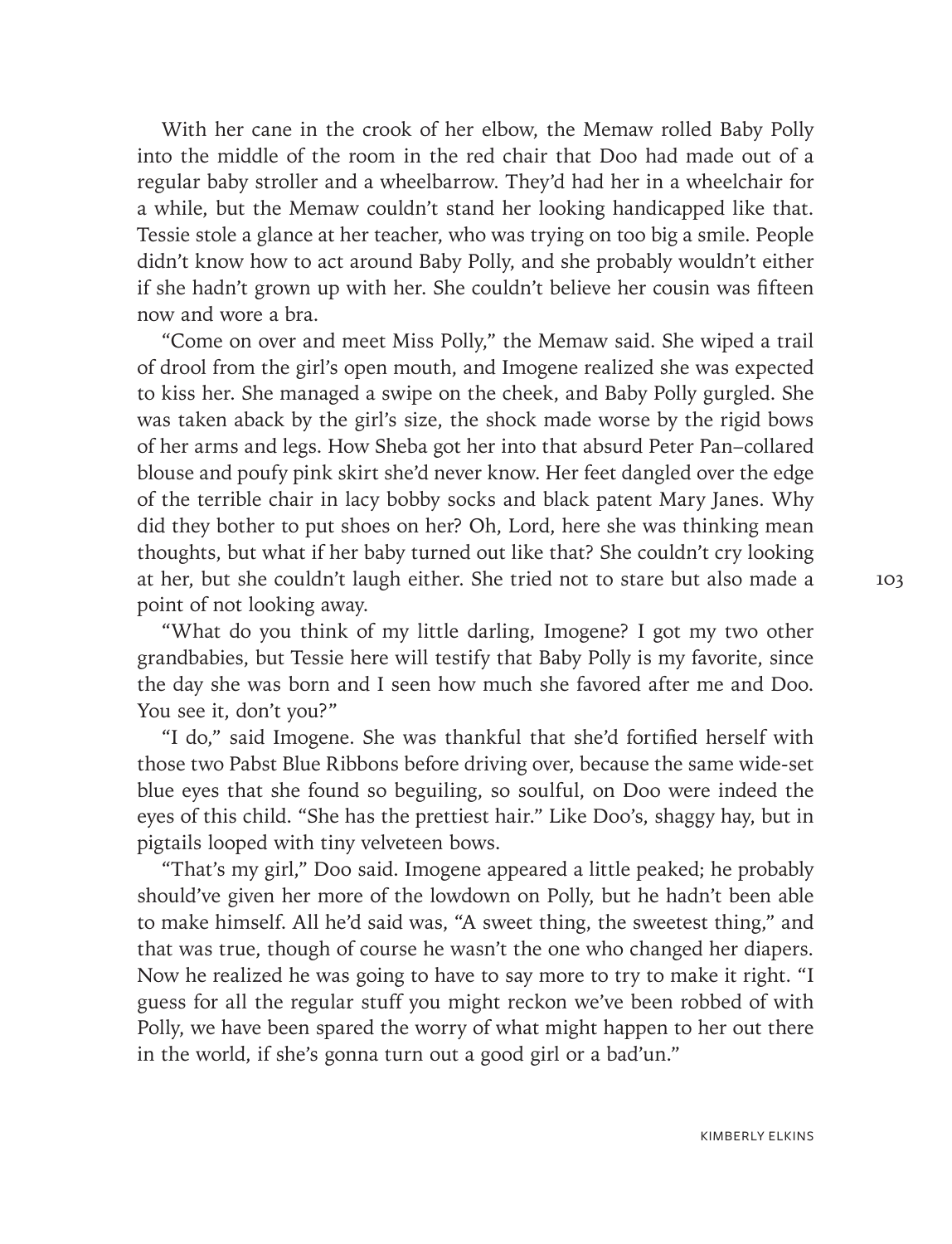The Memaw wiped at her eyes with the back of Baby Polly's bib. "I've been overseeing her since the accident," she said. She looked down demurely. "I don't know if you know, but the accident is why Baby is the way she is."

"Mama," said Doo, but that's all he said. That's all he ever said. He stared at his hands, laced on his knee.

"It's all right, Mrs. Odom, you don't need to tell me anything that might give you pain," Imogene said.

"But when you see something like this, a beautiful child brought down senseless, any reasonable human being stops and wonders why—how can the Lord have done something so cruel to a baby with them big eyes the color of the river and skin porcelain like her Memaw's—and so when there *is* an explanation, a most earthly explanation, it's only right to give it. It's a humane obligation to give it, to stop the awful wondering. Doo, isn't that fair? If by sharing the particulars, you might ease any anguish in this world—"

"Yes." Sheba didn't realize she'd spoken aloud until she saw everybody staring, Doo most of all. Usually, it worked the opposite: she thought she'd said something, but it turned out she'd never opened her mouth.

The Memaw wagged her finger at her daughter-in-law, and the flesh hanging from her thin upper arm wobbled. "Sheba, on that day fourteen years ago, had a hankering for pantyhose, she *had* to have her some new pantyhose, so she put Baby Polly in the Rambler, and off she flew, over the—"

"Over the bridge," Sheba interrupted her, and the Memaw fell silent. "And she wasn't paying attention like she should've been; she was thinking how her legs would look long and smart and gleaming in those new pantyhose when she danced with her husband at the fiddle 'round up at Bart Camp, and then she slammed the rail on the right side, and there you have it. There you have...this. *C'est la vie*."

"You don't know any French," the Memaw whispered savagely. "Stop making things up."

Sheba was fully awake now. "'*C'est la vie,* say the old folks, it goes to show you never can tell.' Chuck Berry's new single."

"So that means 'you never can tell'?" Tessie asked. She liked to understand what everything meant. She'd heard the pantyhose story a hundred times; the Memaw brought it up at every family gathering and even at church. But Baby Polly had been a retard *before* the accident, and everybody knew it. Almost a year old, and she could barely lift her head, much less crawl. But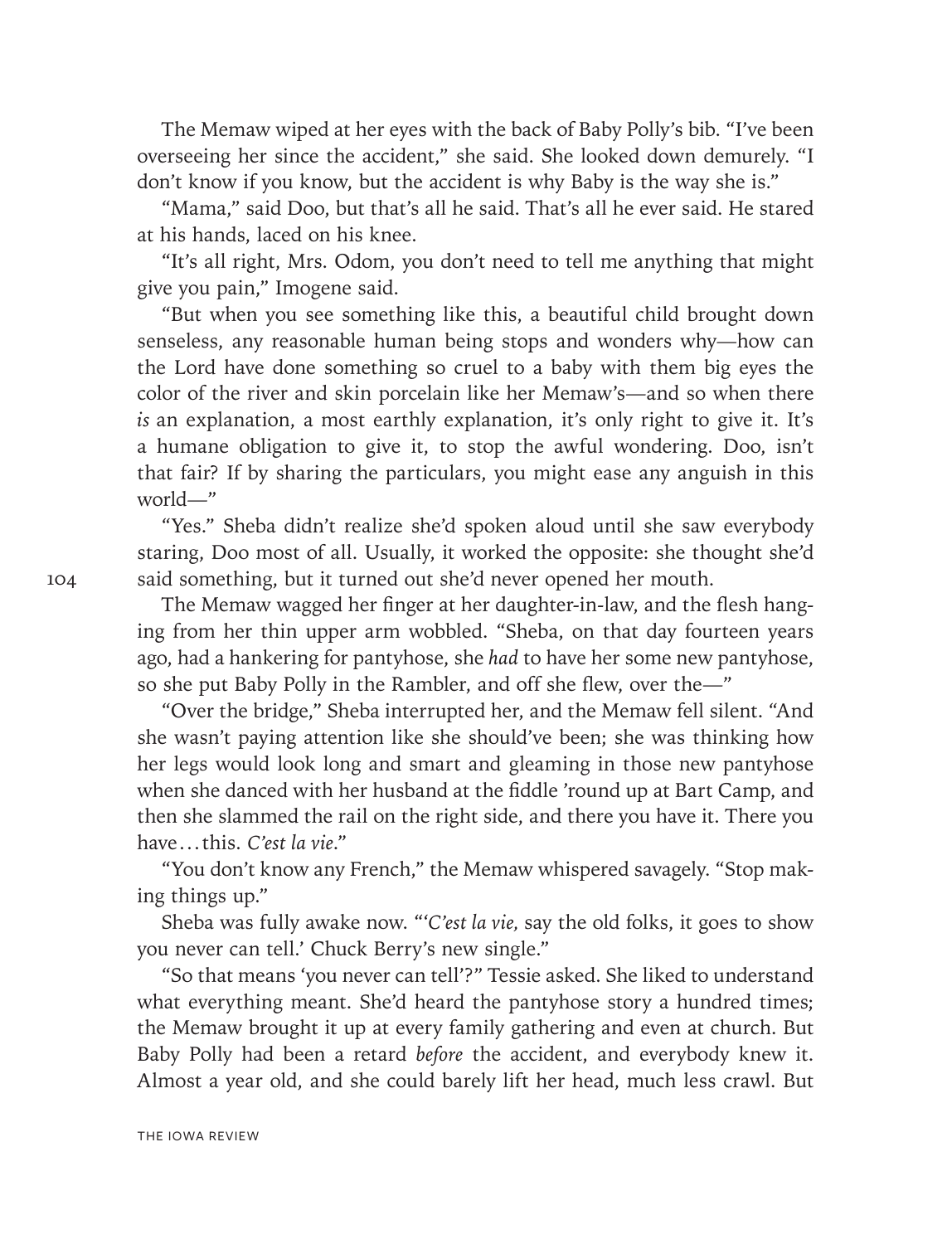the Memaw swore that she had never, ever been the least bit slow until that day. Tessie thought it was sad for the Memaw that she had to keep telling it wrong, but she didn't understand why Aunt Sheba didn't defend herself. This time she'd even joined in.

"Chuck Berry, my fanny! Is it that low hairdresser girl bringing nigra songs into this house?" the Memaw asked Sheba.

"Yep. When you bang on the door and we turn it up, that's Chuck Berry." Since Sheba'd stopped leaving the house a few years back, Lavelle, her last friend, came once a week to bouffant her hair and bring her magazines. Every December for the last five years, Lavelle had taken her to J.P. King's in Bristol to buy presents and underwear, and on those trips she had felt lost and exotic, like a blind hippopotamus dropped into a Christmas pageant.

"Mama, you love Nat King Cole, and he's black," Doo reminded her.

"That's a whole different kind of bird, mister, and you know it. What do you think of that Chuck Berry, Imogene?"

"I think Nat King Cole is much smoother. He has a certain *je ne sais quoi*." "What's that?" the Memaw asked.

"It means...it means 'I don't know exactly what.'"

"But you're a French teacher! You got to know what it means," the Memaw said, her blued pin curls shaking like sprays of tiny carnations.

"Mama, it actually *means* 'I don't know what,'" Doo said. "Some people just have that special something you can't put your finger on." Like Imogene sitting there with her perfect posture in her pale lemon shift, her imperfect size-nine feet tucked beneath her.

"*Exactement*," Imogene said.

"*Je ne sais quoi."* The Memaw rolled the words on her tongue, and Tessie repeated them. "Yes, yes, I can see what you mean. Mr. King Cole does have that special something. And here I was always wondering at myself how I could ever be so taken with a nigra."

"You know, in France they love the Negroes," Imogene said. "They just eat 'em up, like chocolate. Especially the jazz types."

The Memaw shook her head in amazement. "Your sweet little brain knows so many things, so many, many things. It seems near impossible you could be that pretty and know so many things, don't it, Doo? We are all getting an education right here in this very room." She paused. "And you know who else has a big *je ne sais quoi*?"

"You?" Tessie asked.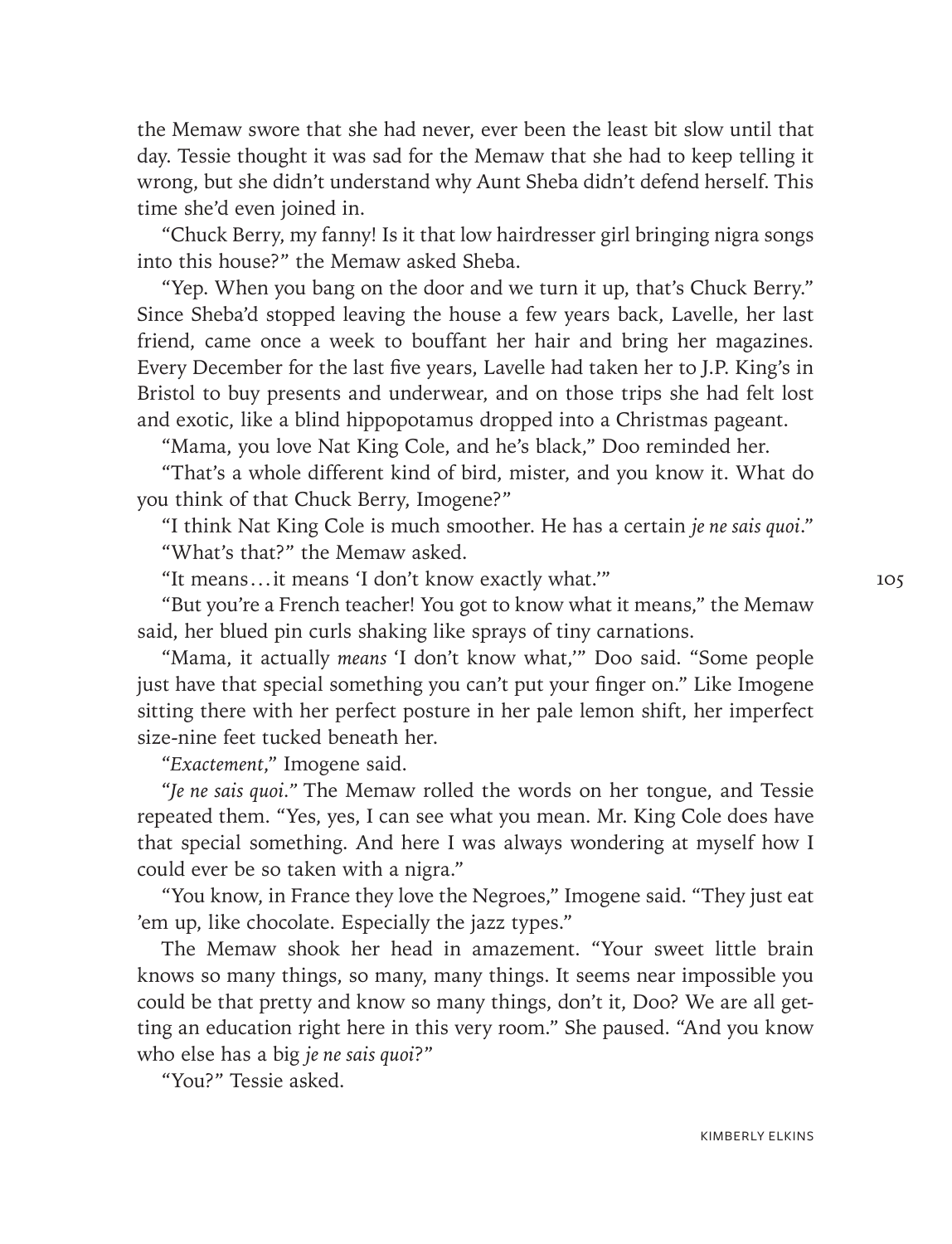"No, honey, you flatter me. It's our own Baby Polly, don't you know?"

 "Watch this," the Memaw said, and she knelt, with difficulty, beside Baby Polly's chair. She waved her hand above the child's head—"Looky up here" and then blew a smoke ring. Baby Polly's eyes followed it for a second as it drifted toward the ceiling. "Now what do you think of that? Even something like a smoke ring, she's on it right away, som'at that disappears into thin air, she nails it. Hmm, Imogene?"

"Why, yes," Imogene said. She listened to the rain thrumming on the roof, slapping puddles in the yard. "That Dora's turning out to be some mischiefmaker."

The Memaw waved her hand. "Oh, Dora, Flora, Snorra. I'm sick of hearing about her already. This ain't no Florida. But even if it was, we leave ourselves in God's hands. Which here church do you go to, Imogene?"

"First Baptist," Imogene said, though she'd only been once since she came to town, to see if there were any decent men. Nope. All bald heads and hornrims and wrinkled shirts, nothing like Doo's lean muscles moving beneath his bloody apron. Hunnicutt only had five thousand people, but they were divided among its fourteen churches, all Protestant, some so small they could fit only a handful of pews, or in the case of Mount Olive Evangelical Freemasons, a dozen folding chairs and a picnic table. She should know; she'd been to all of them.

The Memaw stroked her chin, where to her horror she grazed a coarse hair. All those manifold preparations, and she'd forgotten to pluck! She kept her hand cupped to her chin, declining to say, for once, exactly what she thought of Baptists. She wasn't surprised, though; she prided herself on being able to read people's practice with a quick study. The human heart revealed itself to her immediately. This girl had a liberal streak about three feet too wide, but that could be worked on, if all the rest of her fit through the door. "We're Church of God of Prophecy ourselves, but I'm sure Doo told you that already."

"Yes, of course," Imogene said. Damn, they were Pentecostal; at the least, she should've hedged her bets with Freewill Baptist. Thank God she hadn't picked Methodist or Presbyterian.

"Sheba stopped worshiping way back, as you might imagine. But me and Doo load Baby up and take her every Sunday of the world so she can hear the sermon. Just being in the presence of Christ, she might be alit with a miracle one day, you never know."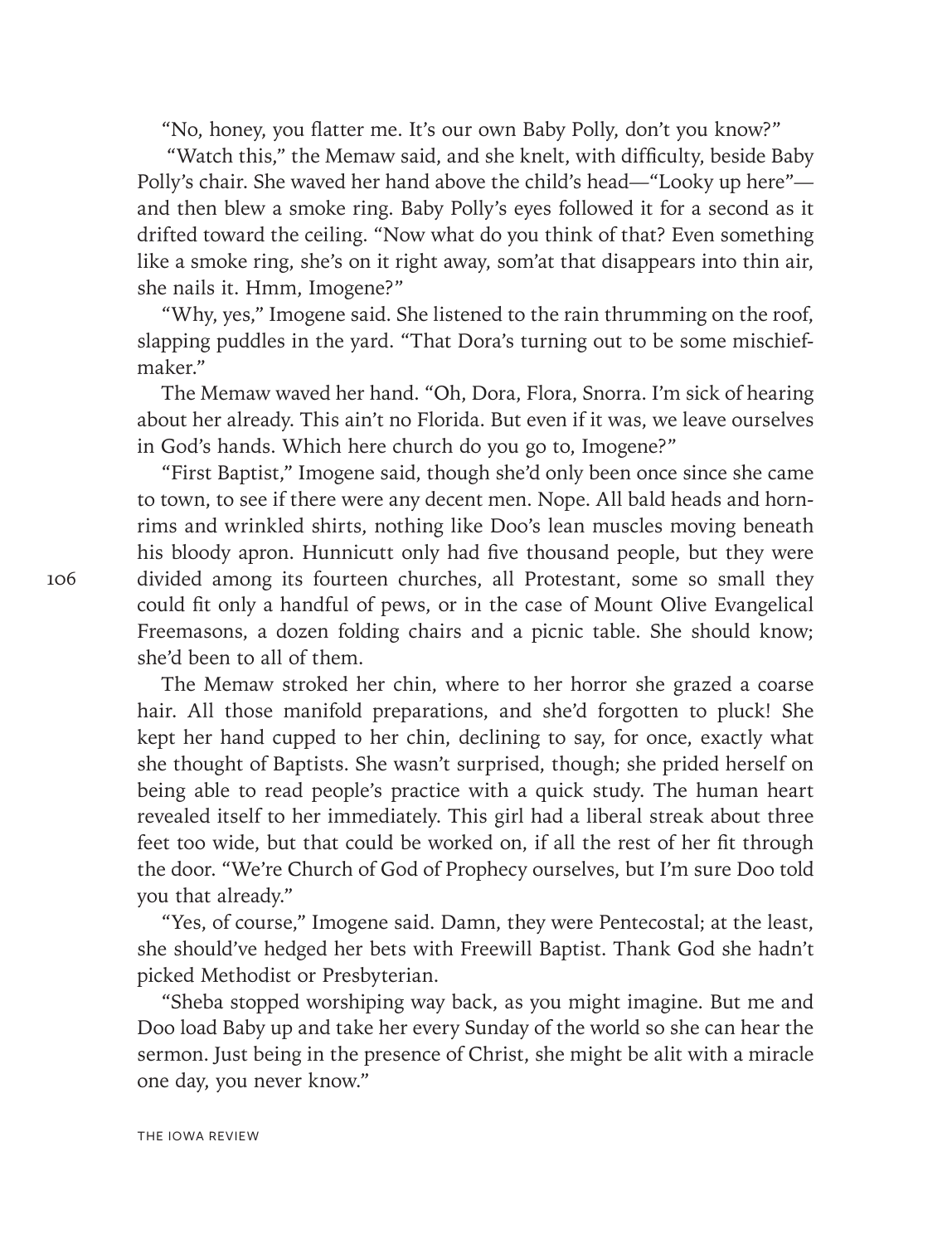Doo got up. "Checking the radio," he said, and walked into the kitchen.

Sheba watched Imogene smile and bobble. She knew what she was thinking, and trying not to think: *vegetable, vegetable, vegetable*, the same word that had clanged in her brain when Dr. Pinkerton had told her that her baby girl would probably never walk or talk or crawl, because the IUD that Sheba had had him put in, unbeknownst to her husband, not only hadn't worked, but had stayed with Polly in the womb. She had been born with the inch-long copper T clenched in her fist. You're lucky she even made it with that thing in there with her, the doctor said. Today when she dressed Polly, she saw that the girl's nipples had grown big as silver dollars. What did she need nipples for?

After everything, she couldn't begrudge Doo his females, but this was the first one the Memaw had taken an interest in. He seemed opened up lately; she could feel him staring at her late at night across the divide that separated their twin beds, and last week he'd complimented her pan gravy. Doo always said he could cut a pork chop better than any man, and she could cook it better than any woman. Meat had been the thing they had in common. She hadn't set foot in the shop for years, but she lay in bed and pictured him there, the way he threw his whole weight into separating a hog's ribs, the unfiltered Camel clamped between his teeth. The girl was pretty enough in a skinny, nervous kind of way, like a greyhound, but she had the thin, stretched skin of a natural redhead that was going to start showing age by thirty. Wonder did she take it from behind like he needed sometimes.

The last time Sheba'd ever had her husband inside her, she'd been on top. He'd grabbed for the chain with the copper T swinging between her heavy breasts, still full of milk for Polly, who wouldn't nurse. She'd stopped moving, stopped riding him, sat motionless with her hand clasped around his. "I can't do this when you make me think of that," he'd said to her in the dark. "Take it off. Get rid of it." "No," she'd said. "Can't." She knew everybody thought he had his women because she got fat, or that she got fat because he had his women, but the truth, like most truths in a marriage, was more complicated. In her mind, he'd never really played her false. He'd kept the secret—against all odds, and even from the Memaw—of why his daughter was the way she was, and that was worth more than anything he'd ever given Sheba, and much more than he'd taken away.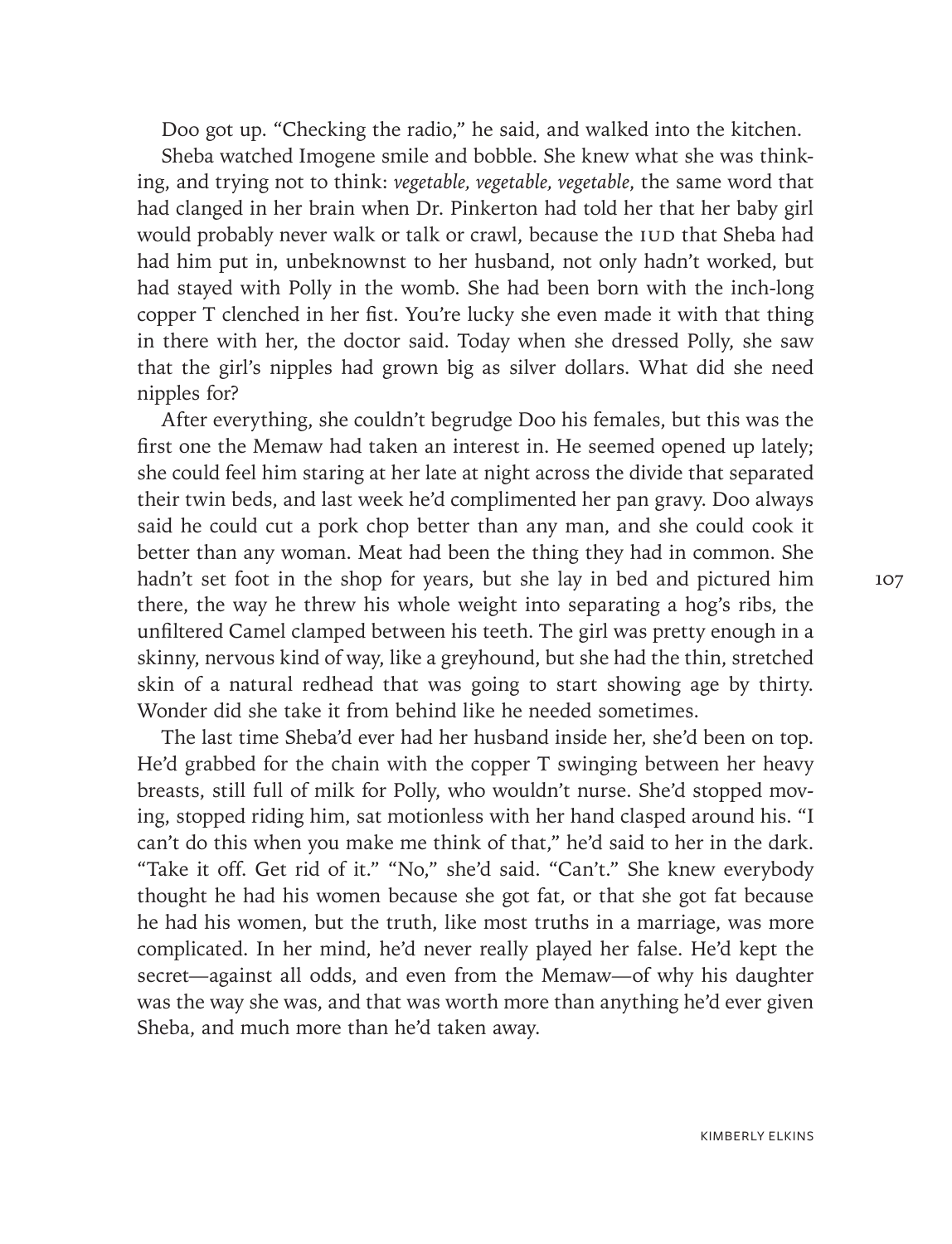Doo came back in and lit a cigarette, squinting his eyes against the smoke. "Radio says wind's coming up in Scott County, and we'll be getting some. I've seen harder rain, though, many a day."

Imogene turned and looked out the strip of window not covered by the cheap cotton curtains. Last week Doo had led her down to the copse of red oak by the river bottom and bent her over. She'd braced herself against a tree, the April wind lashing her bare buttocks, and studied the one-story white clapboard house in which her future waited. She hadn't realized until then how small it was in the shadow of the mountain, and that there was nothing visible for miles but land and sky.

Heat, not cold, seemed to swell from the window, and Imogene felt the cake about to come up. She managed "excuse me" and forced herself to walk, not run, into the narrow hall. She slipped into the bathroom and turned on the faucet to cover the sound of her retching. She didn't know if it was the baby or the nerves or the goddamn cake, dry as dust, stuck in her craw. She washed her hands and threw water on her face, thinking of all the times she'd torn off strips of brown butcher paper to wipe between her legs in the freezing cement room not a hundred yards from here. When she walked back into the parlor, the Memaw was sitting on the edge of the piano bench, tinkling at the keys. She looked Imogene up and down slowly.

"I got to play Imogene my last song," she said.

"We can't keep her here all night when it might get bad," Doo said. Imogene wasn't looking too fresh. "She's got to get back into town, and so does Tessie."

"It's not even dark yet. The rain's just made it *look* late." The Memaw turned down her mouth and swung her cane back and forth. "Give an old lady five minutes. I've been practicing all week. Isn't that right, Tessie?"

"Yes, ma'am," said Tessie, but she was confused. The only other song the Memaw had tried was "Frère Jacques," and she'd said she'd never play that, it was too stupid—what kind of monkey's uncle would write a song about two boys sleeping?

 "I'd love to hear it, Mrs. Odom," Imogene said. She nodded at Doo. It would be okay.

"All right, Mama, but remember, it's not *The Lawrence Welk Show*," Doo said.

The Memaw arranged herself with a great flourish. "This one I think everybody knows, so join in." She started on "Frère Jacques," but nobody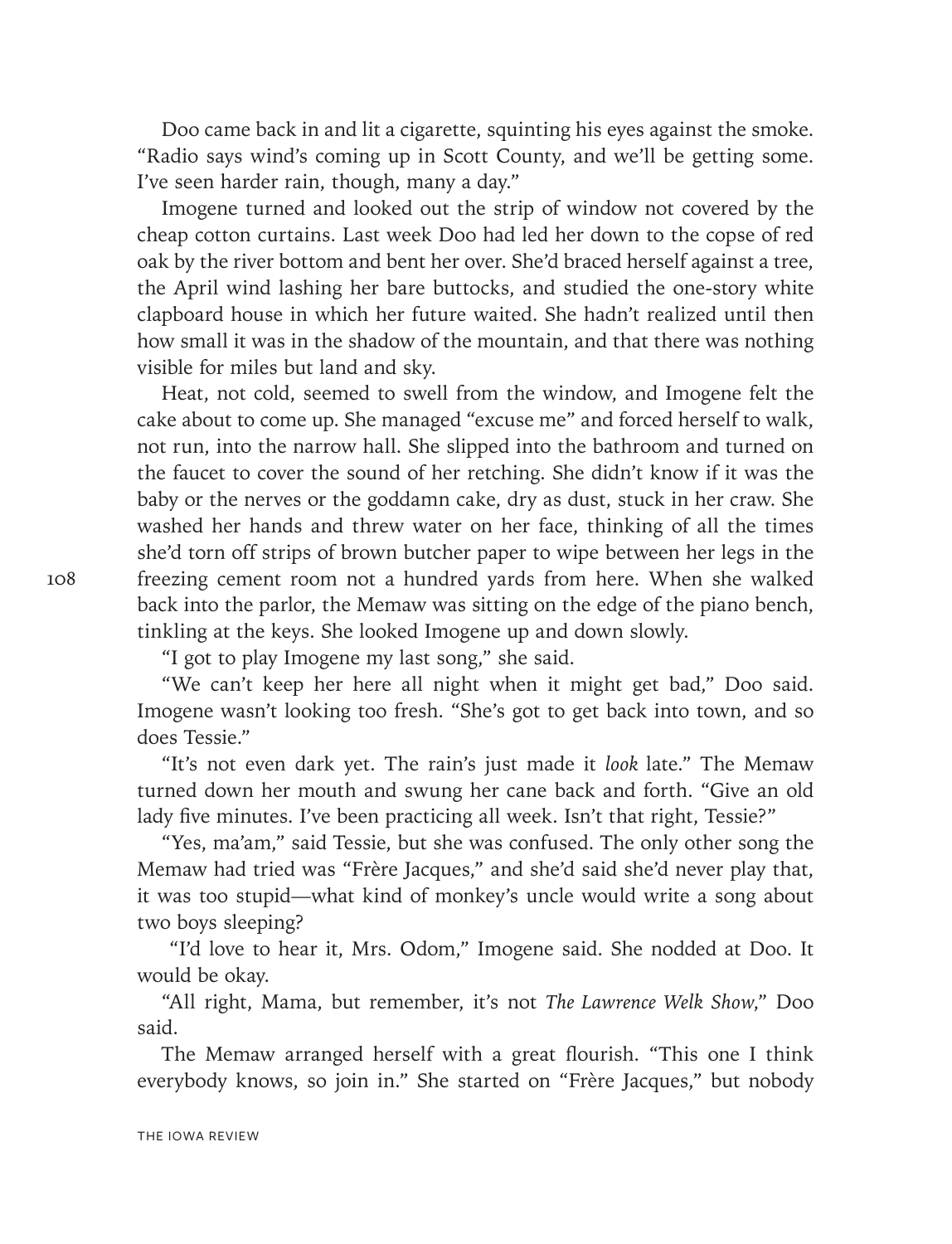sang along. "Come on now," the Memaw said. "*Dormez-vous, dormez-vous?* Morning bells are ringing, morning bells are—"

They all heard it at the same time, a low, sorrowful roar. The Memaw stopped playing, her hands suspended over the keys, her mouth open. Tessie ran to the window, and Doo to the door.

"What is it?" Imogene asked, afraid to look. Doo came back in and closed the door, and Imogene ran to him, stopped just short of touching him. "You said it wouldn't flood."

"The river didn't flood," he said. "The creek's broke. It's come down the mountain and it's filling up the road. It's gonna join the river any minute."

"How could something happen that fast?" Tessie asked.

"Flash flood," said the Memaw. "Go try the phone, try your daddy." Tessie ran into the kitchen.

"The creek never come down before," Sheba said. "It's an original thing."

The girl stood in the doorway. "The phone's not working," she said, and started to cry.

"Come here, honey." The Memaw took Tessie in her arms. "It's gonna be okay. We got two cars."

"No," said Doo. "The bridge'll be out before we can get to it. And the engines would stall, anyway. I figure we've got a couple of hours before we'll have to get on the roof."

"We can't stay here!" The Memaw was yelling, and that scared Tessie more. "What are you gonna do? Drag Baby up there, and me with my bum leg clambering around, while we're waiting for *who* to come with *what* out here in the middle of nowhere? Think, Doo—how would anybody out town even know? We got that little flatbottom fishing boat."

"But it's meant to hold four."

"We got two children and us four. I, for one, am not waiting here for the mountain to fall on me. We only got to follow the river a mile or two to where it bends up to high ground at Miller's Holler. Shame on you, son! You pray for courage, Doolittle Odom, and you fix us in that boat. *God gave us a boat.*"

Doo stood in the middle of the room, his eyes almost closed. Imogene thought he really might be praying. She should, too. She didn't want to die in this house.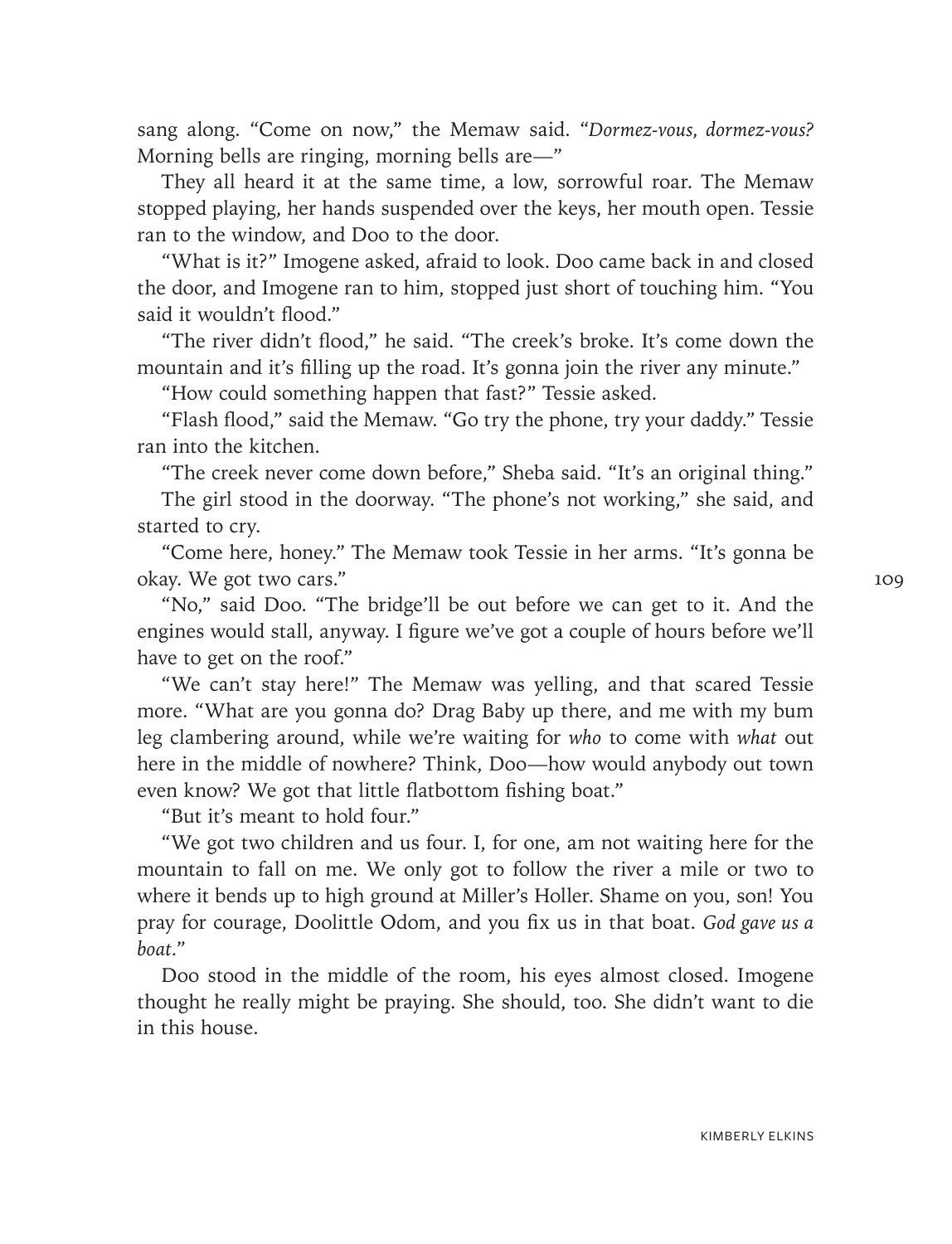The Memaw banged down hard on the piano keys with both fists, and Baby Polly squealed and flapped her hands. "What are you waiting for— Jehovah to cast down a ladder?"

Doo looked at her. "No," he said, and then finally: "I'll get the boat. It's still warm out, but the rain'll get cold, so wrap everybody good." He turned at the door. "Get up, Sheba," he said.

With a grunt, Sheba pushed herself out of the chair and smiled at all of them.

The Memaw shook her head. "She *smiles*."

Imogene tried to step out into the yard after Doo, but he pushed her back. He saw the deep half-moons of sweat staining her yellow dress and wanted nothing more than to stop the whole world then and there, tell the flood and God and family all to go to hell, just so he could hold her down and lick the salt from her armpits.

Imogene thought she'd vomit again if she stayed in that house one more minute, so she waited on the edge of the porch. She looked out, astonished at the way the world had changed in an instant and caught them unawares: the sky was both light and dark as the rain poured from it in seemingly solid sheets, and jagged streaks of sunlight shone on the glossy, rolling surface of what had been the road, thirty yards from the house. The patch between here and the shop made her think of the beach when high tide came in. She watched Doo trying to run through the water as it sucked at his calves, and it hit her with a sharp pain that there was no room in their garage for her car, her spiffy year-old little Dodge hardtop, not a mark on it. Who knows how tomorrow might find it. She'd rather think about the car than the baby; she couldn't start on that. But worst of all, she might never see Paris. All the lies she'd told had runged the ladder she'd intended to climb, and here it was splintering before her eyes in God's punishing deluge.

Doo wrangled the boat sideways out of the shop and then lifted it over his head, trying to balance himself in the middle. He buckled under the weight, and she wondered why he didn't just float it across the yard. Here he came, the aluminum prow pointed straight at her, and she stepped out to help him, whether he wanted it or not. The brute force of the surge almost knocked her off her feet, but she was surprised that it wasn't really that cold; it was closer to room temperature. She reached under the hull with both hands, and together they lifted it off his shoulders.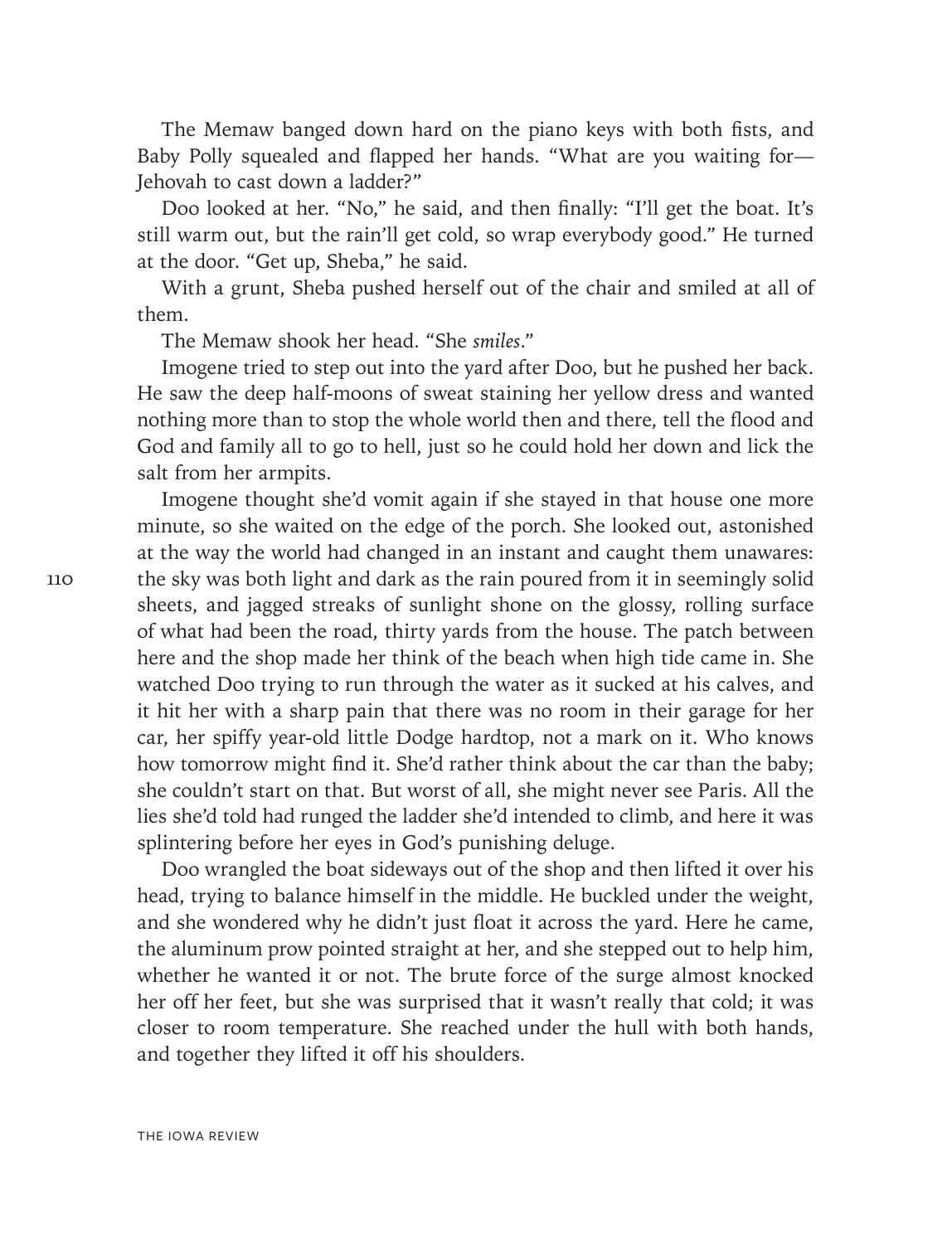The Memaw and Sheba stood at the door, Baby Polly still in her chair, wrapped in blankets.

"I guess there's no point in bringing cigarettes, is there?" Sheba said.

"Let's load this thing," said the Memaw. Imogene braced the boat against the porch as Doo helped his mother in, then Sheba beside her on the back seat. The boat swayed with Sheba's weight. Doo struggled to get Polly into his mother's arms, but she jerked and writhed, her limbs rigid. They wouldn't be able to hold her, but he managed to wedge her safely into the space between the seats. "Tessie, you squeeze between Baby's legs. I got the meat van tarp to put over you."

Tessie wasn't that frightened any more, but she hated getting sopped. Miss McGee looked pitiful, shivering with her dress stuck to her, wet hair corkscrewing crazily from under her beret. Tessie gave her the flannel blanket, amazed that she was in a position to comfort her teacher. "Uncle Doo's really good in a boat," she said into her ear. "I've been fishing with him up Bart Camp a hundred times." Miss McGee patted Tessie on the arm.

"Imogene, front," Doo said. "The outboard's just for trolling fish, so we're taking the oars. I'm going to have to lean over you to row."

"I can row."

"You don't know the river." The cross currents of the Clinch and the low rushing wall that had been Burns Creek formed a T, and the greatest danger lay in the spot where they met. Doo planned to steer their entry about halfway down the base of the T—the creek—hoping to hit the river smoothly enough to ride it up to the holler. He started the motor, which he knew wouldn't last long, guided the boat down the yard as far as he could, and then jumped in. They watched clods of dirt and mountain mud swirl through the torrent. Tree limbs, and then a whole tree, a sapling birch, floated by.

"Where's the bridge?" Tessie shouted, but no one answered. They shrunk beneath the stinking meat tarp, inhaling the metallic tang of blood. The branches of the red oaks on the bank appeared to be waving: *Hello. Good-bye. Hello. Good-bye*.

For maybe fifteen minutes—who can tell time in moments like these?— Doo rowed them toward safety, but when they struck the roiling crossbar of the T, the boat pitched and sank so low with its extra weight that small waves lapped over the sides. Doo and Imogene gathered the ends of the tarp to scoop water from the bottom of the boat, but between the lashing downpour and the floodwater they were taking on, they were losing.